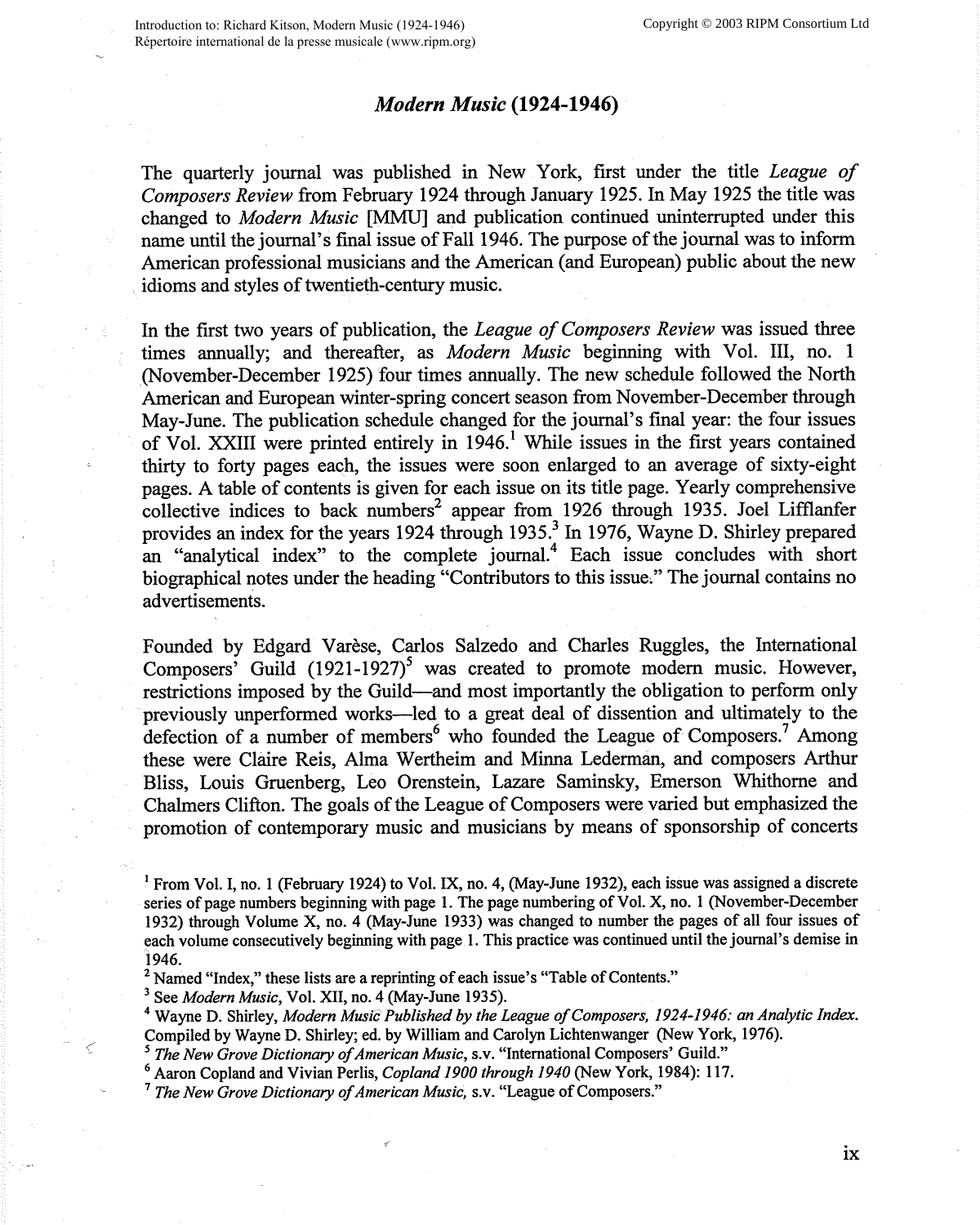featuring contemporary music, commission of new compositions from European and American composers, and publication of the *League of Composers Review* and *Modern Music* as a forum for articles and reviews about contemporary musical events.<sup>8</sup> According to the editor Minna Lederman, "*Modern Music* had no fixed editorial position about any composer, any movement. Its pages recorded derogatory opinions about, as well as homage to, even the greatest figures of the age-Schoenberg and Stravinsky, who were under its most constant observation."<sup>9</sup>

Each issue of the journal is divided into two parts. The first contains a series of informative articles dealing with the promotion and concerns of contemporary music in the three decades of the journal's publication, and, more specifically, biographies of the leading composers and analyses of their principal works; reports on conditions for music performance and publication in Europe, the Soviet Union and the Americas; the politics of music brought about by the threat and reality of various forms of fascism; explanations of new compositional methods; and descriptions of new ballets and operas. With rare exceptions all articles are signed, and, almost every issue contains a reproduction of a portrait or sketch of a featured composer, drawings of stage and costume designs, and photographs of contemporary productions.

The second section contains reviews, and was initially titled "Brief Comment and Review," until November 1924 (Vol. I, no. 3) when the title became "Forecast and Review." Within this section, there are a number of columns that appear regularly. First are reviews of contemporary compositions performed in the major musical centers of the United States and in the capitals of Europe and South America. It must be emphasized that the interpretive and technical skills of performers are not the subjects of these reviews. Rather *Modern Music's* reviewers deal almost exclusively with specific compositions and the analysis of the compositional methods. 10 The reviews are followed by the "Scores and Records" column in which the production, growth and availability of contemporary music, both recorded and in print, are examined. Recordings of works by American and European twentieth-century composers, made by the Victor and Columbia record companies are featured. Thereafter follows the "Over the Air" column that chronicles both the rise and fall of modern music in radio broadcasting, and the growth of the network giants in the United States, such as the Columbia Broadcasting System (CBS), the National Broadcasting Corporation (NBC), the Mutual Broadcasting System (MBS), and the American Broadcasting Corporation (ABC).

The new technology of the late 1920s, which gave birth to motion pictures with sound is dealt with in the "On the Film Front" column, as are methods of composing for film, and

<sup>9</sup> Minna Lederman, *The Life and Death of a Small Magazine* (Modern Music, 1924-1946) (New York, 1983): 140.

 $10$  Ibid.: 5.

<sup>&</sup>lt;sup>8</sup> See references in notes 5 and 7.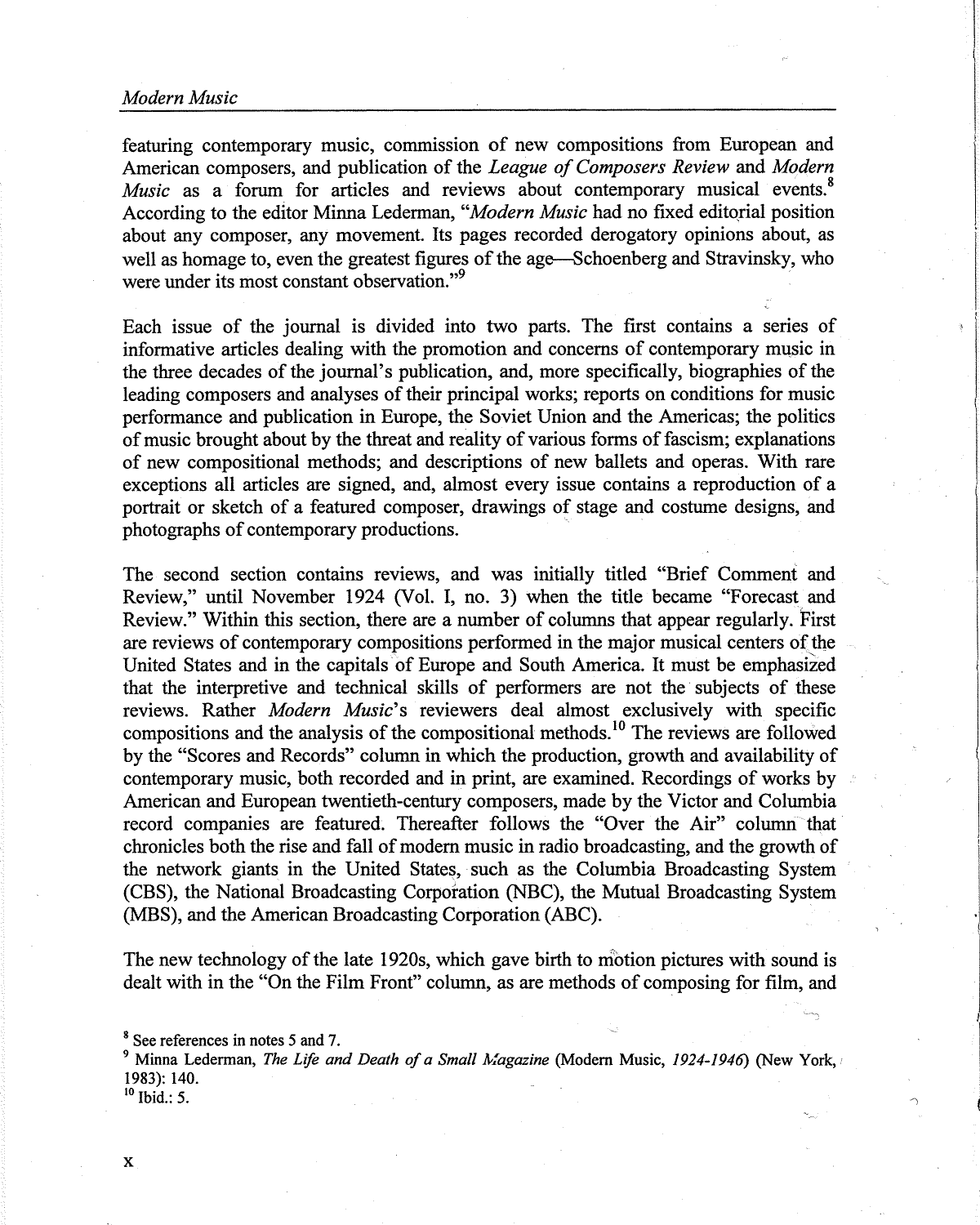scores written for films produced in the United States, Europe and the Soviet Union. The great interest in contemporary dance is reflected in the column "With the Dancers" which deals with a wide range of related subjects including composers, choreographers, directors, dancers and the public. There is also a column devoted to jazz and popular music, "The Torrid Zone." Books about music, the ballet and the opera are reviewed in the final section.

Throughout the journal's run, the following writers, among numerous others, contributed regularly to the same columns: Donald Fuller to New York concert reports; Colin McPhee to published music and recordings; Charles Mills to radio broadcasting; and George Antheil and Paul Bowles to film reviews. The extensive list of occasional contributors of both articles and reviews includes Elliott Carter, John Cage, Marc Blitzstein, Henry Cowell, Lehman Engel and Marion Bauer, to name a few. Among the more regularly encountered European contributors are Boris de Schoelzer, Alfredo Casella, Darius Milhaud, Edwin Evans and Humphrey Searle.

Aaron Copland was an active participant in the affairs of the League of Composers, and a contributor to *Modern Music* who played an important, supportive role to the editor. Minna Lederman relates that Copland "introduced me to many of the composers of his generation who, writing for *Modern Music,* became famous as composer-critics, a new departure for America."<sup>11</sup> Copland's own writings include studies of composers George Antheil, Charles Ives and Darius Milhaud, as well as contributions on jazz structure, Hollywood film composers, and South American composers.

The activities of native-born American composers and resident immigrants in the United States are of prime importance in the journal. A series titled "American Composers," consisting of twenty-one biographical sketches with lists of important compositions and a portrait or sketch, is featured from 1930 through 1946. Treated in the series are, among others, Louis Gruenberg, John Alden Carpenter, Charles Ives, Roy Harris, Aaron Copland, Walter Piston and Samuel Barber. The development of American modem music is recorded in detail throughout the journal: topics include the radicalism of Ruggles, Ives, Varese and Cowell, the Americanization of the symphony by Sessions, William Schuman and Roy Harris, and the innovations of composers such as Carpenter, Copland, Gruenberg and Bernstein, all directly influenced by jazz and popular music.

Studies of the many European twentieth-century composers-Schoenberg, Bart6k, Hindemith, Stravinsky and many others—fill a large part of the journal's first years. Paul Stefan discusses Schoenberg's operas; Erwin Stein investigates Schoenberg's inheritance and development of German music; and Hugo Leichtentritt examines Schoenberg's tonal and atonal compositions, while Paul Pisk explains Schoenberg's twelve-tone technique. Bartók and Kodály's integration of Eastern European folk music into the traditional

<sup>11</sup> "Minna Lederman Daniel" in Aaron Copland and Vivian Perlis, op. cit.: 112-13.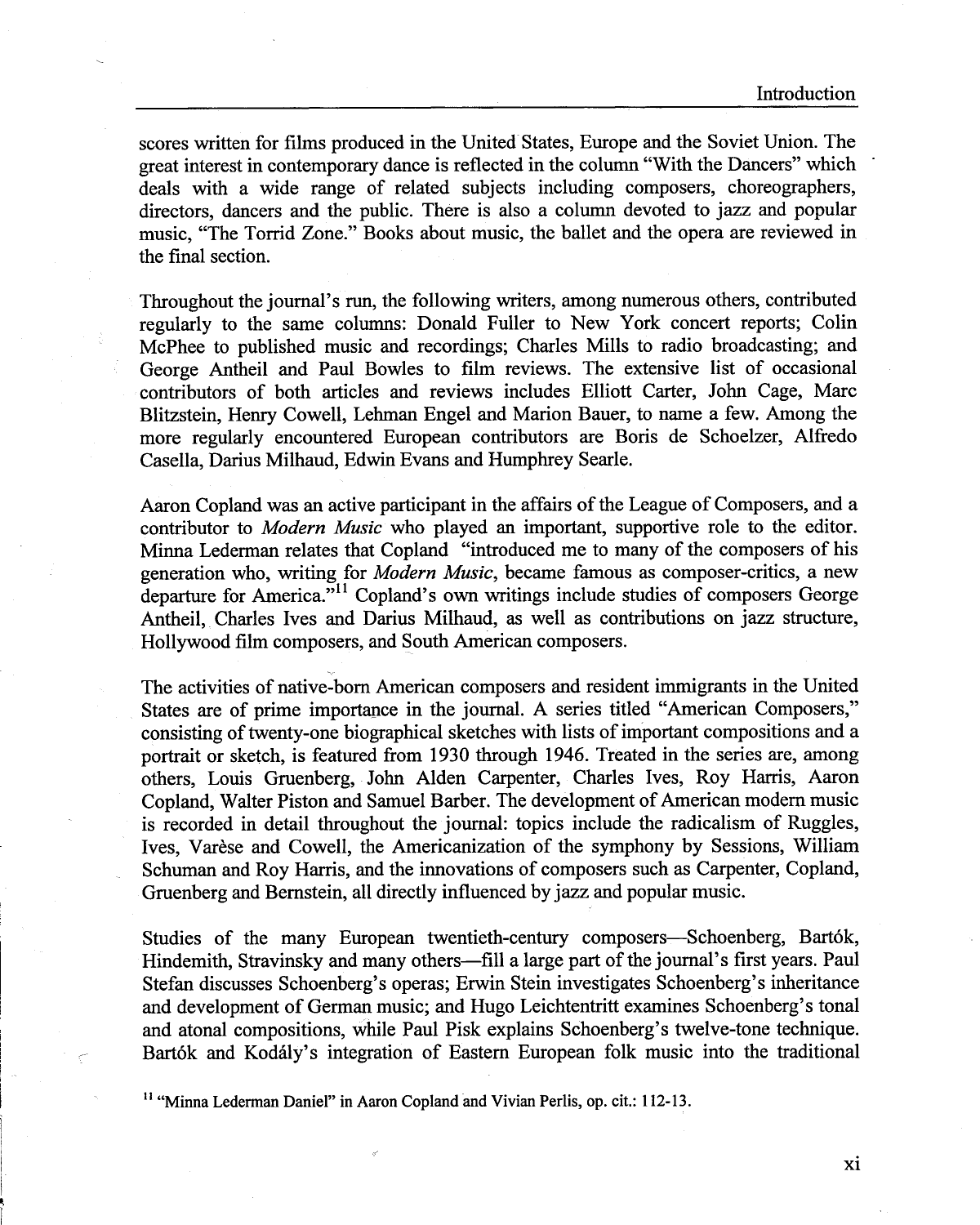European genres is discussed by Adjioran Orvos and Kodaly himself. An entire supplement to the May-June 1932 issue is dedicated to Willi Reich's monograph on Berg's *Wozzeck.* The many articles about Stravinsky's neoclassicism parallel the American premières of a number of his ballets and symphonic works. Also of note is the information about contemporary composers and their compositions found in the journal's reports on the annual festival held in major European centers by the International Society for Contemporary Music, and American festivals held in Rochester and at the Y adoo artists' colony in Saratoga Springs, New York.

The rise of fascism in Europe is accounted for in reports from Germany, Austria, Italy and France.<sup>12</sup> In particular, the Nazi's interference in the art world receives much attention including the decrees affecting cultural life, Goebbels's conflict with conductor Furtwangler and the exclusion of Jewish composers and performers. A number of these articles are the work of well-known European musicologists and critics, some of whom fled the dangers of fascism in Germany, Austria and Central Europe, and eventually emigrated to the United States. Their studies deal with philosophical questions about matters of political importance to the contemporary world. Alfred Einstein discusses the incompatibility of the arts with technology,  $13$  the banishment of operas in Germany that exploited non-Nazi ideals,<sup>14</sup> and raises questions about the longevity of the "modern music" movement.<sup>15</sup> Paul Stefan, a noted writer on music and editor of the Austrian music journal *Musikbliitter des Anbruch* from 1921 to 1938, deals with Schoenberg's operas,<sup>16</sup> Berg's *Wozzeck*,<sup>17</sup> and the effect of both the great depression and the menace of the Nazis on Austria's musical life.<sup>18</sup>

American composers wrote many important articles about composers and modem music throughout the journal's run. Virgil Thomson writes about Kurt Weil and Lotte Lenya. Roger Sessions deals with Bloch, Stravinsky and. Hindemith and introduces Heinrich Schenker's analytical theories to American readers. Frederick Jacobi writes in defense of "modernism," Gershwin, Sessions, Sibelius and the popular music of Jerome Kem. Experimental composer Henry Cowell offers thoughts on musical notation, terminology, and neo-primitivism. Elliott Carter contributes reviews of concerts, incidental music for plays, film scores and music for the dance. George Antheil writes the quarterly column

1930): 24-28.

<sup>17</sup> Paul Stefan, "Wozzeck, an Atonal Opera," MMU III, 3 (March-April 1926): 38-40.

<sup>18</sup> Paul Stefan, "Vienna Resists Depression," MMU IX, 3 (March-April 1932): 127-30; and, "Vienna Menaced but not Doomed," MMU XI, 4 (May-June 1934): 196-99.

 $\supset$ 

 $12$ Yannick Simon reports that several articles from French journals published during the Occupation also appeared in *Modern Music* [Fontes Artis Musicae 49, 1-2 (January-June 2002): 8].<br><sup>13</sup> Alfred Einstein, "Art and Technology," MMU XII, 2 (January-February 1935): 55-61.<br><sup>14</sup> Alfred Einstein, "German Opera, Past and Present